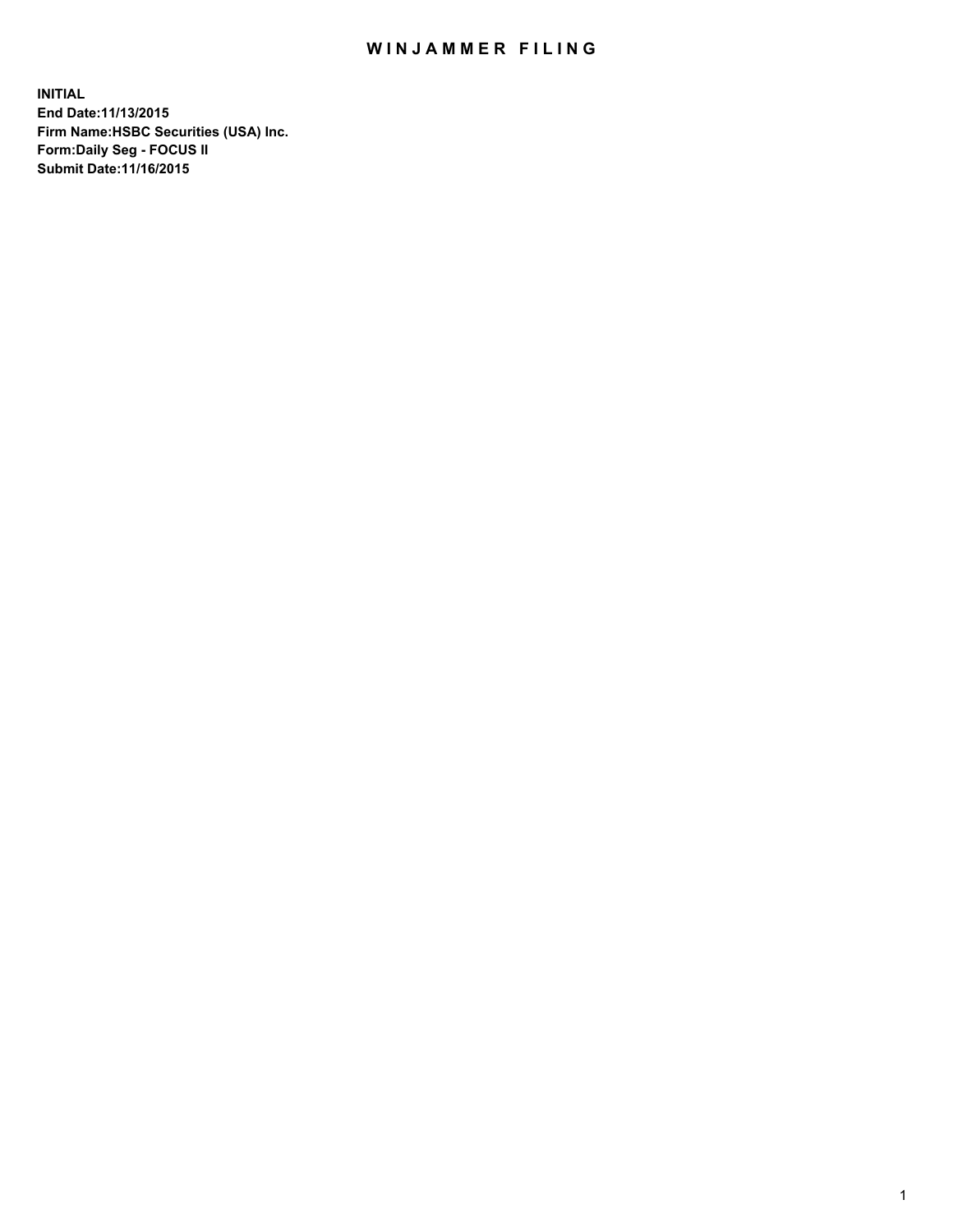### **INITIAL End Date:11/13/2015 Firm Name:HSBC Securities (USA) Inc. Form:Daily Seg - FOCUS II Submit Date:11/16/2015 Daily Segregation - Cover Page**

| Name of Company<br><b>Contact Name</b><br><b>Contact Phone Number</b><br><b>Contact Email Address</b>                                                                                                                                                                                                                          | <b>HSBC Securities (USA) Inc.</b><br>Steven richardson<br>212-525-6445<br>steven.richardson@us.hsbc.com |
|--------------------------------------------------------------------------------------------------------------------------------------------------------------------------------------------------------------------------------------------------------------------------------------------------------------------------------|---------------------------------------------------------------------------------------------------------|
| FCM's Customer Segregated Funds Residual Interest Target (choose one):<br>a. Minimum dollar amount: ; or<br>b. Minimum percentage of customer segregated funds required:%; or<br>c. Dollar amount range between: and; or<br>d. Percentage range of customer segregated funds required between: % and %.                        | 110,000,000<br><u>0</u><br>0 <sub>0</sub><br>0 <sub>0</sub>                                             |
| FCM's Customer Secured Amount Funds Residual Interest Target (choose one):<br>a. Minimum dollar amount: ; or<br>b. Minimum percentage of customer secured funds required:%; or<br>c. Dollar amount range between: and; or<br>d. Percentage range of customer secured funds required between:% and%.                            | 10,000,000<br><u>0</u><br>0 <sub>0</sub><br>0 <sub>0</sub>                                              |
| FCM's Cleared Swaps Customer Collateral Residual Interest Target (choose one):<br>a. Minimum dollar amount: ; or<br>b. Minimum percentage of cleared swaps customer collateral required:% ; or<br>c. Dollar amount range between: and; or<br>d. Percentage range of cleared swaps customer collateral required between:% and%. | 90,000,000<br>0 <sub>0</sub><br>00                                                                      |

Attach supporting documents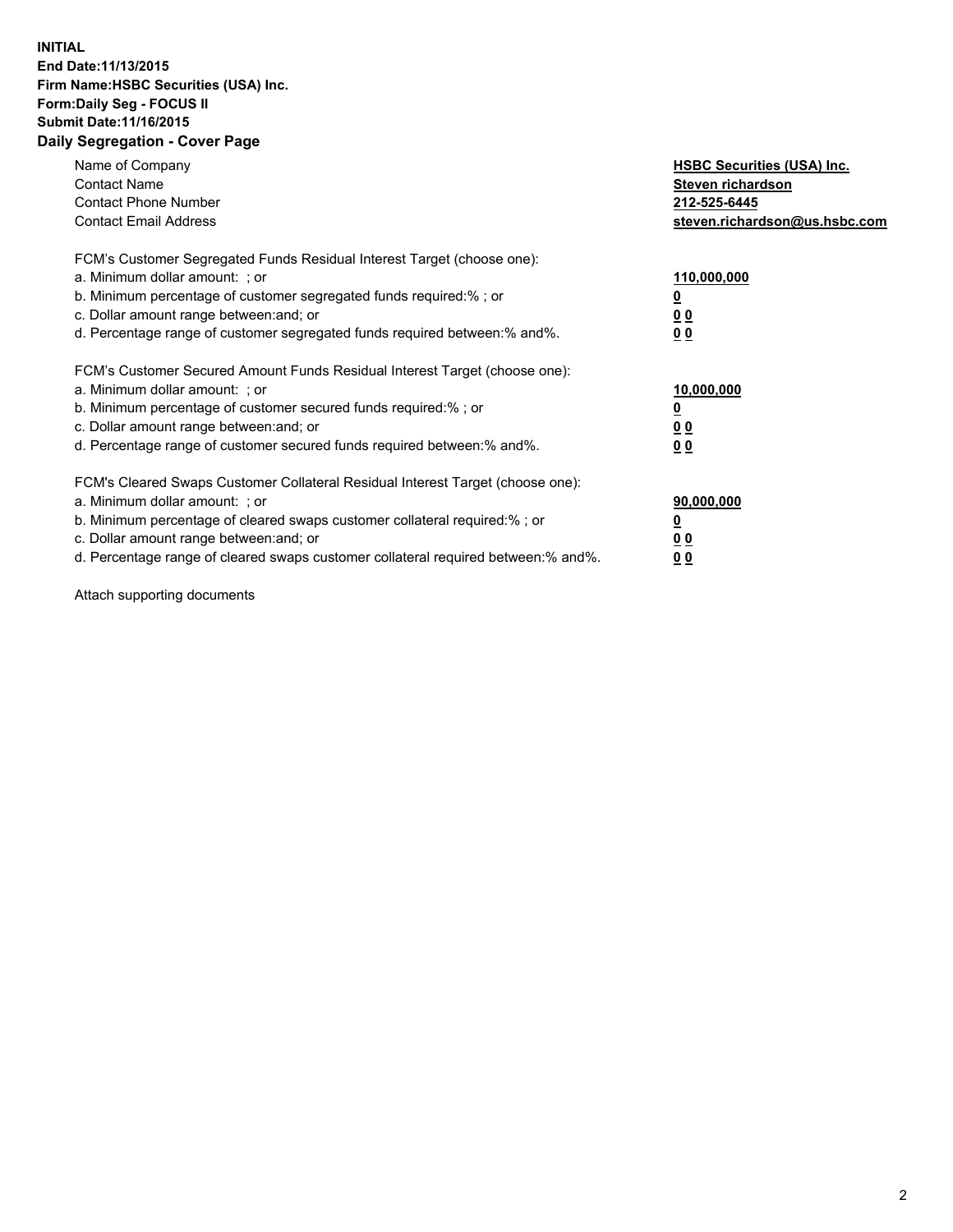**INITIAL End Date:11/13/2015 Firm Name:HSBC Securities (USA) Inc. Form:Daily Seg - FOCUS II Submit Date:11/16/2015 Daily Segregation - Secured Amounts**

# Foreign Futures and Foreign Options Secured Amounts

Amount required to be set aside pursuant to law, rule or regulation of a foreign government or a rule of a self-regulatory organization authorized thereunder

- 1. Net ledger balance Foreign Futures and Foreign Option Trading All Customers A. Cash **53,147,502** [7315]
	- B. Securities (at market) **131,895,075** [7317]
- 2. Net unrealized profit (loss) in open futures contracts traded on a foreign board of trade **2,154,794** [7325]
- 3. Exchange traded options
	- a. Market value of open option contracts purchased on a foreign board of trade **0** [7335]
	- b. Market value of open contracts granted (sold) on a foreign board of trade **0** [7337]
- 4. Net equity (deficit) (add lines 1. 2. and 3.) **187,197,371** [7345]
- 5. Account liquidating to a deficit and account with a debit balances gross amount **1,636,273** [7351] Less: amount offset by customer owned securities **-1,635,267** [7352] **1,006** [7354]
- 6. Amount required to be set aside as the secured amount Net Liquidating Equity Method (add lines 4 and 5)
- 7. Greater of amount required to be set aside pursuant to foreign jurisdiction (above) or line 6.

## FUNDS DEPOSITED IN SEPARATE REGULATION 30.7 ACCOUNTS

- 1. Cash in banks
	- A. Banks located in the United States **26,486,423** [7500]
	- B. Other banks qualified under Regulation 30.7 **0** [7520] **26,486,423** [7530]
- 2. Securities
	- A. In safekeeping with banks located in the United States **83,419,591** [7540]
	- B. In safekeeping with other banks qualified under Regulation 30.7 **0** [7560] **83,419,591** [7570]
- 3. Equities with registered futures commission merchants
	- A. Cash **0** [7580]
		-
	- C. Unrealized gain (loss) on open futures contracts **0** [7600]
	- D. Value of long option contracts **0** [7610]
	- E. Value of short option contracts **0** [7615] **0** [7620]
- 4. Amounts held by clearing organizations of foreign boards of trade
	- A. Cash **0** [7640]
		-
	- C. Amount due to (from) clearing organization daily variation **0** [7660]
	- D. Value of long option contracts **0** [7670]
	- E. Value of short option contracts **0** [7675] **0** [7680]
- 5. Amounts held by members of foreign boards of trade
	-
	-
	- C. Unrealized gain (loss) on open futures contracts **2,154,794** [7720]
	- D. Value of long option contracts **0** [7730]
	- E. Value of short option contracts **0** [7735] **137,640,990** [7740]
- 6. Amounts with other depositories designated by a foreign board of trade **0** [7760]
- 7. Segregated funds on hand **0** [7765]
- 8. Total funds in separate section 30.7 accounts **247,547,004** [7770]
- 9. Excess (deficiency) Set Aside for Secured Amount (subtract line 7 Secured Statement Page 1 from Line 8)
- 10. Management Target Amount for Excess funds in separate section 30.7 accounts **10,000,000** [7780]
- 11. Excess (deficiency) funds in separate 30.7 accounts over (under) Management Target **50,348,626** [7785]

**0** [7305]

**187,198,377** [7355]

### **187,198,378** [7360]

B. Securities **0** [7590]

B. Securities **0** [7650]

 A. Cash **87,010,712** [7700] B. Securities **48,475,484** [7710] **60,348,626** [7380]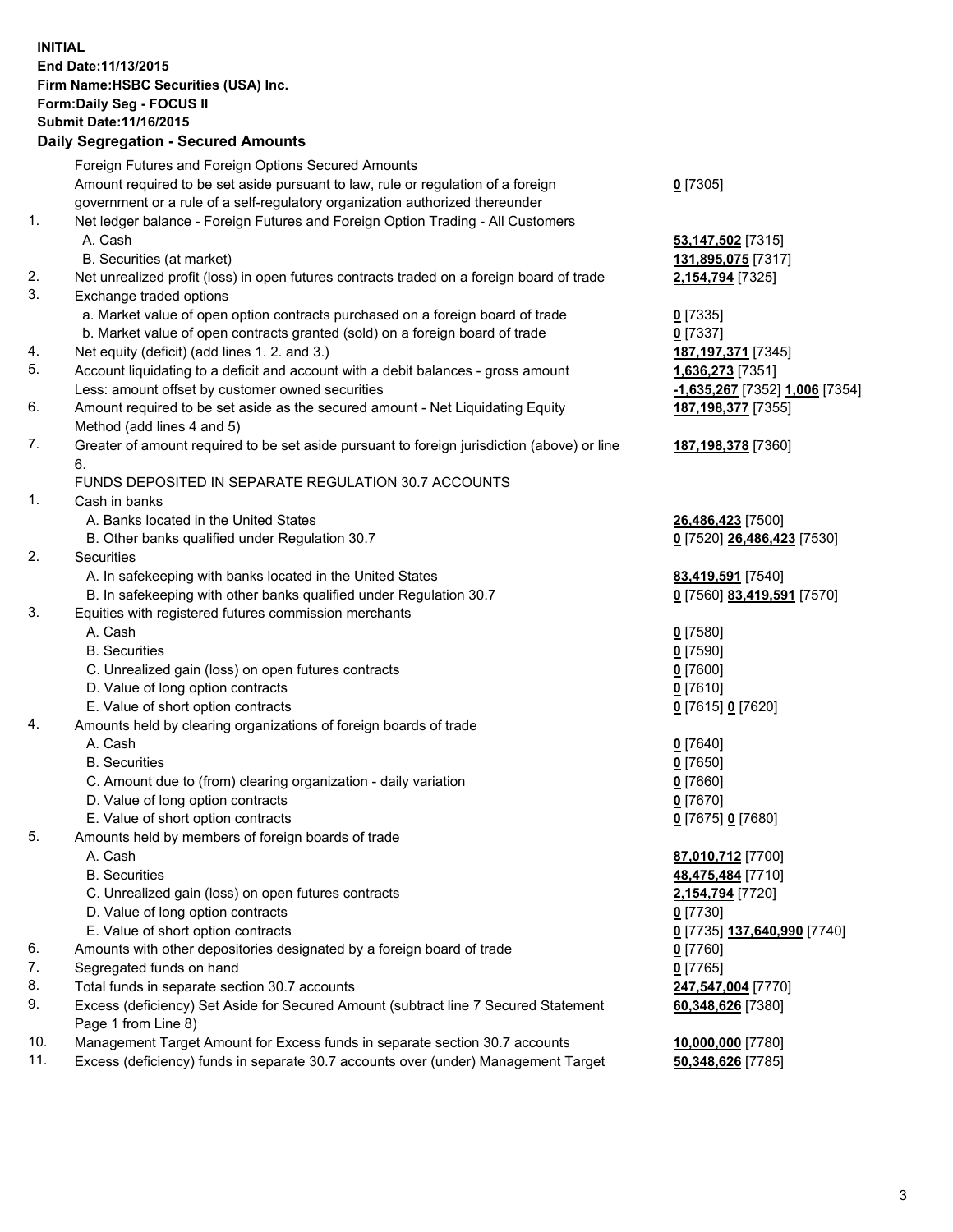|          | <b>INITIAL</b><br>End Date: 11/13/2015<br>Firm Name: HSBC Securities (USA) Inc.                               |                             |
|----------|---------------------------------------------------------------------------------------------------------------|-----------------------------|
|          | Form: Daily Seg - FOCUS II<br>Submit Date: 11/16/2015                                                         |                             |
|          | Daily Segregation - Segregation Statement                                                                     |                             |
|          |                                                                                                               |                             |
|          | SEGREGATION REQUIREMENTS(Section 4d(2) of the CEAct)                                                          |                             |
| 1.       | Net ledger balance                                                                                            |                             |
|          | A. Cash                                                                                                       | -172,372,231 [7010]         |
|          | B. Securities (at market)                                                                                     | 1,004,773,752 [7020]        |
| 2.<br>3. | Net unrealized profit (loss) in open futures contracts traded on a contract market<br>Exchange traded options | 369,420,768 [7030]          |
|          | A. Add market value of open option contracts purchased on a contract market                                   | 170,150,377 [7032]          |
|          | B. Deduct market value of open option contracts granted (sold) on a contract market                           | -51,686,576 [7033]          |
| 4.       | Net equity (deficit) (add lines 1, 2 and 3)                                                                   | 1,320,286,090 [7040]        |
| 5.       | Accounts liquidating to a deficit and accounts with                                                           |                             |
|          | debit balances - gross amount                                                                                 | 6,364,925 [7045]            |
|          | Less: amount offset by customer securities                                                                    | -6,364,874 [7047] 51 [7050] |
| 6.       | Amount required to be segregated (add lines 4 and 5)                                                          | 1,320,286,141 [7060]        |
|          | FUNDS IN SEGREGATED ACCOUNTS                                                                                  |                             |
| 7.       | Deposited in segregated funds bank accounts                                                                   |                             |
|          | A. Cash                                                                                                       | 109,703,768 [7070]          |
|          | B. Securities representing investments of customers' funds (at market)                                        | $0$ [7080]                  |
|          | C. Securities held for particular customers or option customers in lieu of cash (at<br>market)                | 264,087,177 [7090]          |
| 8.       | Margins on deposit with derivatives clearing organizations of contract markets                                |                             |
|          | A. Cash                                                                                                       | 27,317,482 [7100]           |
|          | B. Securities representing investments of customers' funds (at market)                                        | 159,581,139 [7110]          |
|          | C. Securities held for particular customers or option customers in lieu of cash (at<br>market)                | 740,686,575 [7120]          |
| 9.       | Net settlement from (to) derivatives clearing organizations of contract markets                               | -32,031,417 [7130]          |
| 10.      | Exchange traded options                                                                                       |                             |
|          | A. Value of open long option contracts                                                                        | 170, 150, 377 [7132]        |
|          | B. Value of open short option contracts                                                                       | -51,686,576 [7133]          |
| 11.      | Net equities with other FCMs                                                                                  |                             |
|          | A. Net liquidating equity                                                                                     | 58,195,115 [7140]           |
|          | B. Securities representing investments of customers' funds (at market)                                        | $0$ [7160]                  |
|          | C. Securities held for particular customers or option customers in lieu of cash (at<br>market)                | $0$ [7170]                  |
| 12.      | Segregated funds on hand                                                                                      | $0$ [7150]                  |
| 13.      | Total amount in segregation (add lines 7 through 12)                                                          | 1,446,003,640 [7180]        |
| 14.      | Excess (deficiency) funds in segregation (subtract line 6 from line 13)                                       | 125,717,499 [7190]          |
| 15.      | Management Target Amount for Excess funds in segregation                                                      | 110,000,000 [7194]          |
| 16.      | Excess (deficiency) funds in segregation over (under) Management Target Amount                                | 15,717,499 [7198]           |

16. Excess (deficiency) funds in segregation over (under) Management Target Amount Excess